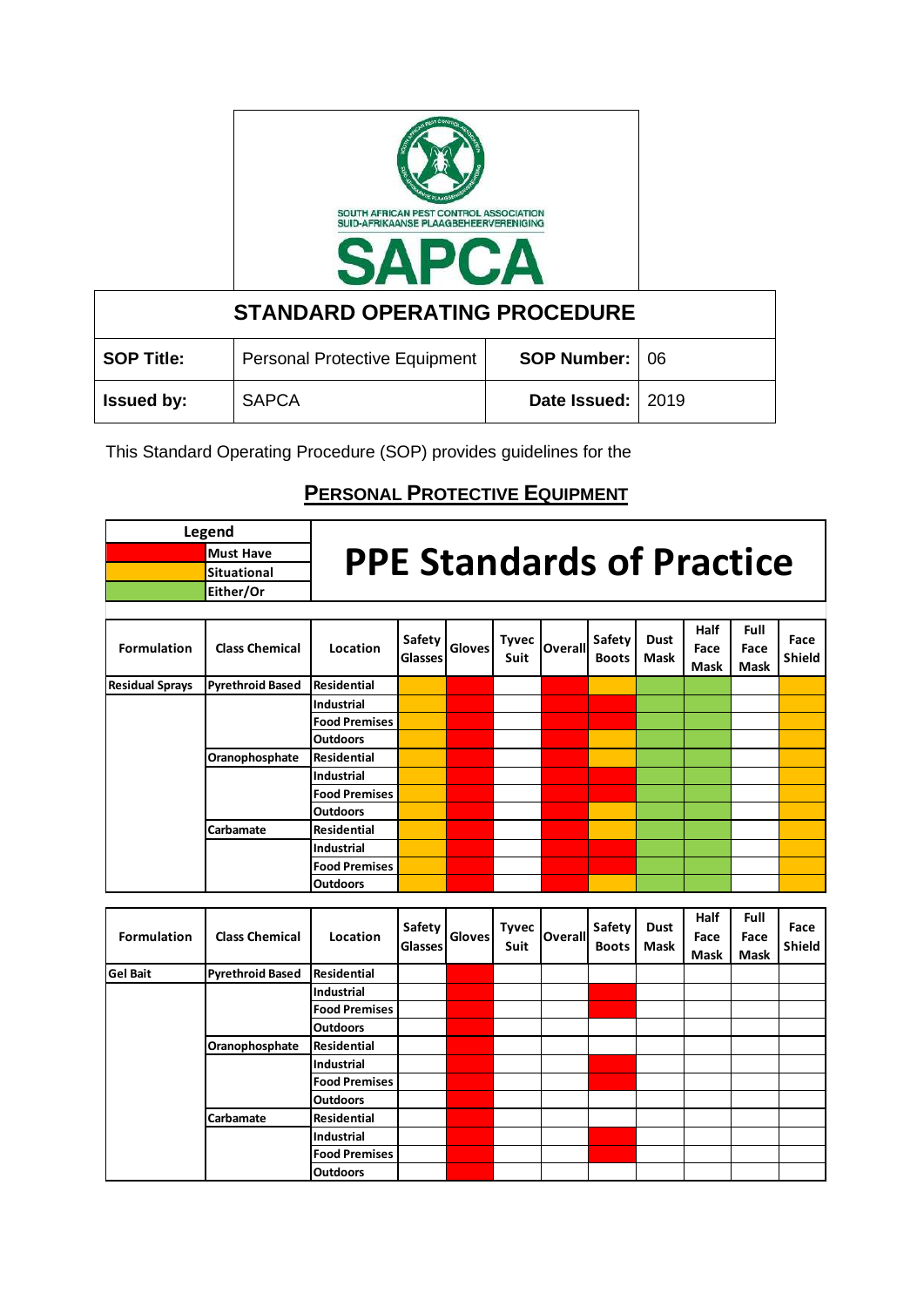| <b>Formulation</b> | <b>Class Chemical</b>            | Location             | <b>Safety</b><br><b>Glasses</b> | <b>Gloves</b> | <b>Tyvec</b><br>Suit | Overall | Safety<br><b>Boots</b> | <b>Dust</b><br>Mask | Half<br>Face<br>Mask | Full<br>Face<br>Mask | Face<br><b>Shield</b> |
|--------------------|----------------------------------|----------------------|---------------------------------|---------------|----------------------|---------|------------------------|---------------------|----------------------|----------------------|-----------------------|
|                    | Thermal Fogging Pyrethroid Based | Residential          |                                 |               |                      |         |                        |                     |                      |                      |                       |
|                    |                                  | Industrial           |                                 |               |                      |         |                        |                     |                      |                      |                       |
|                    |                                  | <b>Food Premises</b> |                                 |               |                      |         |                        |                     |                      |                      |                       |
|                    |                                  | <b>Outdoors</b>      |                                 |               |                      |         |                        |                     |                      |                      |                       |
|                    | Oranophosphate                   | Residential          |                                 |               |                      |         |                        |                     |                      |                      |                       |
|                    |                                  | <b>Industrial</b>    |                                 |               |                      |         |                        |                     |                      |                      |                       |
|                    |                                  | <b>Food Premises</b> |                                 |               |                      |         |                        |                     |                      |                      |                       |
|                    |                                  | <b>Outdoors</b>      |                                 |               |                      |         |                        |                     |                      |                      |                       |
|                    | Carbamate                        | Residential          |                                 |               |                      |         |                        |                     |                      |                      |                       |
|                    |                                  | Industrial           |                                 |               |                      |         |                        |                     |                      |                      |                       |
|                    |                                  | <b>Food Premises</b> |                                 |               |                      |         |                        |                     |                      |                      |                       |
|                    |                                  | Outdoors             |                                 |               |                      |         |                        |                     |                      |                      |                       |

| <b>Formulation</b> | <b>Class Chemical</b>   | Location             | Safety<br><b>Glasses</b> | <b>Gloves</b> | <b>Tyvec</b><br>Suit | <b>Overall</b> | Safety<br><b>Boots</b> | Dust<br>Mask | Half<br>Face<br>Mask | Full<br>Face<br>Mask | Face<br><b>Shield</b> |
|--------------------|-------------------------|----------------------|--------------------------|---------------|----------------------|----------------|------------------------|--------------|----------------------|----------------------|-----------------------|
| <b>Misting</b>     | <b>Pyrethroid Based</b> | <b>Residential</b>   |                          |               |                      |                |                        |              |                      |                      |                       |
|                    |                         | <b>Industrial</b>    |                          |               |                      |                |                        |              |                      |                      |                       |
|                    |                         | <b>Food Premises</b> |                          |               |                      |                |                        |              |                      |                      |                       |
|                    |                         | <b>Outdoors</b>      |                          |               |                      |                |                        |              |                      |                      |                       |
|                    | Oranophosphate          | Residential          |                          |               |                      |                |                        |              |                      |                      |                       |
|                    |                         | <b>Industrial</b>    |                          |               |                      |                |                        |              |                      |                      |                       |
|                    |                         | <b>Food Premises</b> |                          |               |                      |                |                        |              |                      |                      |                       |
|                    |                         | <b>Outdoors</b>      |                          |               |                      |                |                        |              |                      |                      |                       |
|                    | Carbamate               | <b>Residential</b>   |                          |               |                      |                |                        |              |                      |                      |                       |
|                    |                         | <b>Industrial</b>    |                          |               |                      |                |                        |              |                      |                      |                       |
|                    |                         | <b>Food Premises</b> |                          |               |                      |                |                        |              |                      |                      |                       |
|                    |                         | <b>Outdoors</b>      |                          |               |                      |                |                        |              |                      |                      |                       |

| Legend             |                                  |
|--------------------|----------------------------------|
| <b>Must Have</b>   | <b>PPE Standards of Practice</b> |
| <b>Situational</b> |                                  |
| Either/Or          |                                  |

 $\overline{\phantom{a}}$ 

| <b>Formulation</b> | <b>Class Chemical</b>   | Location             | <b>Safety</b><br><b>Glasses</b> | <b>Gloves</b> | <b>Tyvec</b><br>Suit | <b>Overall</b> | Safety<br><b>Boots</b> | <b>Dust</b><br>Mask | Half<br>Face<br>Mask | Full<br>Face<br>Mask | Face<br><b>Shield</b> |
|--------------------|-------------------------|----------------------|---------------------------------|---------------|----------------------|----------------|------------------------|---------------------|----------------------|----------------------|-----------------------|
| <b>Dusting</b>     | <b>Pyrethroid Based</b> | <b>Residential</b>   |                                 |               |                      |                |                        |                     |                      |                      |                       |
|                    |                         | <b>Industrial</b>    |                                 |               |                      |                |                        |                     |                      |                      |                       |
|                    |                         | <b>Food Premises</b> |                                 |               |                      |                |                        |                     |                      |                      |                       |
|                    |                         | <b>Outdoors</b>      |                                 |               |                      |                |                        |                     |                      |                      |                       |
|                    | Oranophosphate          | <b>Residential</b>   |                                 |               |                      |                |                        |                     |                      |                      |                       |
|                    |                         | Industrial           |                                 |               |                      |                |                        |                     |                      |                      |                       |
|                    |                         | <b>Food Premises</b> |                                 |               |                      |                |                        |                     |                      |                      |                       |
|                    |                         | <b>Outdoors</b>      |                                 |               |                      |                |                        |                     |                      |                      |                       |
|                    | Carbamate               | Residential          |                                 |               |                      |                |                        |                     |                      |                      |                       |
|                    |                         | <b>Industrial</b>    |                                 |               |                      |                |                        |                     |                      |                      |                       |
|                    |                         | <b>Food Premises</b> |                                 |               |                      |                |                        |                     |                      |                      |                       |
|                    |                         | <b>Outdoors</b>      |                                 |               |                      |                |                        |                     |                      |                      |                       |